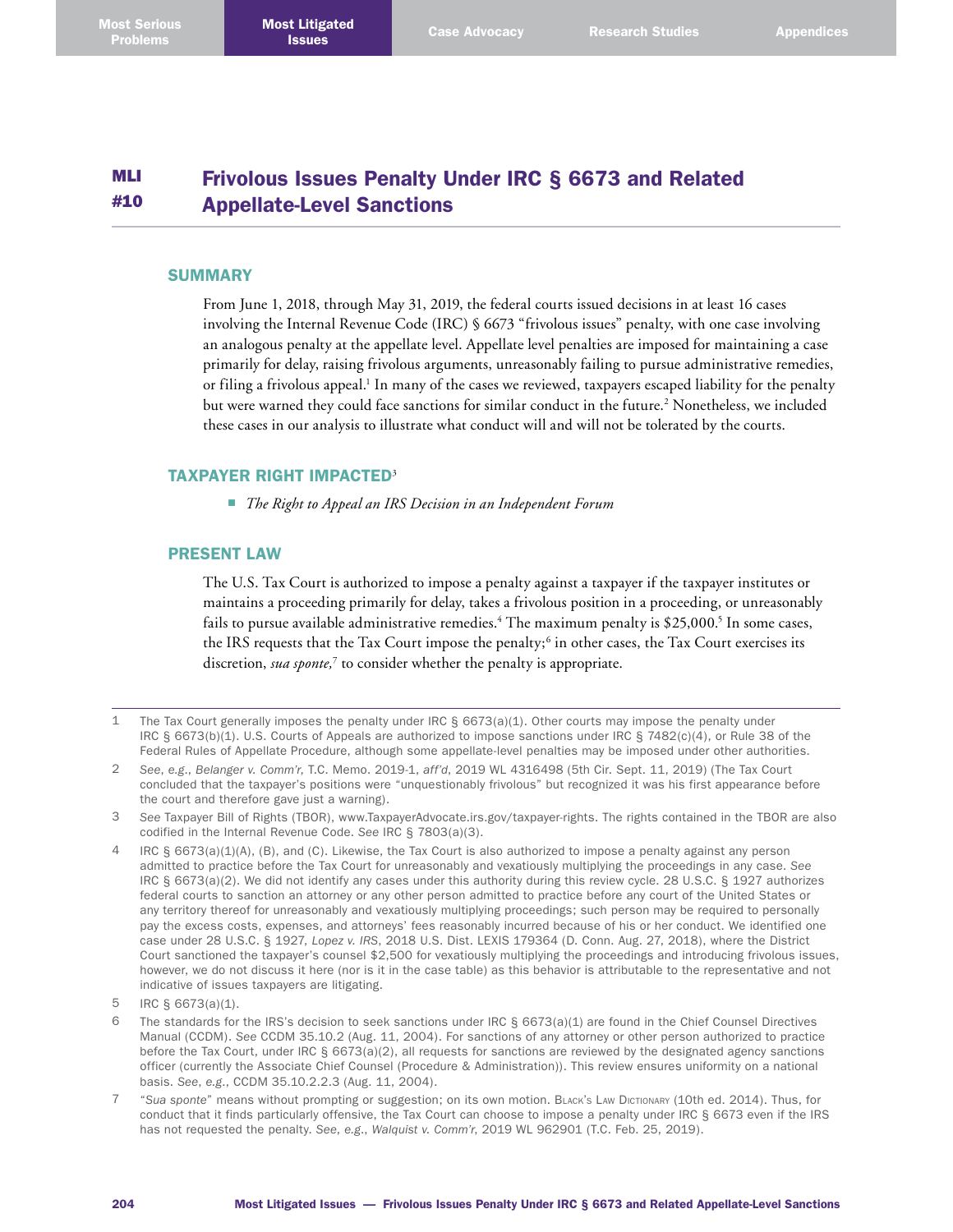Taxpayers who institute actions under IRC § 7433<sup>8</sup> for certain unauthorized collection actions can be subject to a maximum penalty of \$10,000 if the court determines the taxpayer's position in the proceedings is frivolous or groundless.<sup>9</sup> In addition, IRC § 7482(c)(4),<sup>10</sup> § 1912 of Title 28 of the U.S. Code,<sup>11</sup> and Rule 38 of the Federal Rules of Appellate Procedure<sup>12</sup> (among other laws and rules of procedure) authorize federal courts to impose penalties against taxpayers or their representatives for raising frivolous arguments or using litigation tactics primarily to delay the collection process. Because the sources of authority for imposing appellate-level sanctions are numerous and some of these sanctions may be imposed in nontax cases, this report focuses primarily on the IRC § 6673 penalty.

In our report last year, we took special note of the decision in *Williams v. Commissioner*, even though it fell outside of last year's reporting cycle, as it involved the novel issue of whether IRC  $\S$  6751(b)(1) constrained the ability of the Tax Court to impose a penalty under IRC  $\frac{1}{2}$  6673(a)(1).<sup>13</sup> Section  $6751(b)(1)$  generally prohibits the imposition of a penalty unless the penalty is approved, in writing, by the supervisor of the employee imposing the penalty or other higher level designee of the Secretary.<sup>14</sup> Section  $6673(a)(1)$  gives the authority to impose the penalty in a Tax Court proceeding solely to the Tax Court, and permits the Tax Court to impose it either at the request of the Commissioner or *sua sponte* (of its own accord). The Tax Court looked to the legislative history of IRC § 6751(b)(1) and  $§$  6673(a)(1) to determine whether the two sections can coexist or whether IRC § 6751(b)(1) supersedes IRC  $\frac{1}{2}$  6673(a)(1). The Tax Court found that the legislative intent behind IRC  $\frac{1}{2}$  6751(a)(1) was to prevent the IRS from using the threat of a penalty as a bargaining chip when negotiating with taxpayers, whereas the intent of IRC  $\frac{6673(a)(1)}{20}$  was to dissuade taxpayers from wasting judicial resources. Because the Tax Court is not mentioned in IRC  $\frac{1}{5}$  6751(b)(1) or its legislative history, the Tax Court held that IRC  $\S 6751(b)(1)$  does not apply when it imposes a penalty pursuant to IRC  $\S 6673(a)(1)$ . Thus, when an IRS Office of Chief Counsel attorney requests the Tax Court impose a penalty under IRC § 6673(a)(1), the decision to request the penalty does not require personal written supervisory approval.

## ANALYSIS OF LITIGATED CASES

We analyzed 16 opinions issued between June 1, 2018, and May 31, 2019, in which courts addressed the IRC § 6673 penalty. Twelve of these opinions were issued by the Tax Court and four were issued by U.S. Courts of Appeals in cases brought by taxpayers seeking review of the Tax Court's imposition of the penalty. The Courts of Appeals sustained the Tax Court's position in all four cases. One decision issued

8 IRC § 7433(a) allows a taxpayer a civil cause of action against the United States if an IRS officer or employee intentionally or recklessly, or by reason of negligence, disregards any IRC provision or regulation promulgated under Title 26 of the United States Code in connection with collecting the taxpayer's federal tax liability.

10 IRC § 7482(c)(4) provides that the United States Courts of Appeals and the Supreme Court have the authority to impose a penalty in any case where the Tax Court's decision is affirmed and the appeal was instituted or maintained primarily for delay or the taxpayer's position in the appeal was frivolous or groundless.

11 28 U.S.C. § 1912 provides that when the Supreme Court or a United States Court of Appeals affirms a judgment, the court has the discretion to award to the prevailing party just damages for the delay, and single or double costs.

14 IRC § 6751(b)(2) provides an exception for additions to tax imposed under §§ 6651, 6654, or 6655. Or any other penalty automatically calculated through electronic means.

<sup>9</sup> IRC § 6673(b)(1).

<sup>12</sup> Federal Rule of Appellate Procedure 38 provides that if a United States Court of Appeals determines an appeal is frivolous, the court may award damages and single or double costs to the appellee.

<sup>13</sup> 151 T.C. 1 (2018). *See* National Taxpayer Advocate 2018 Annual Report to Congress 547-550.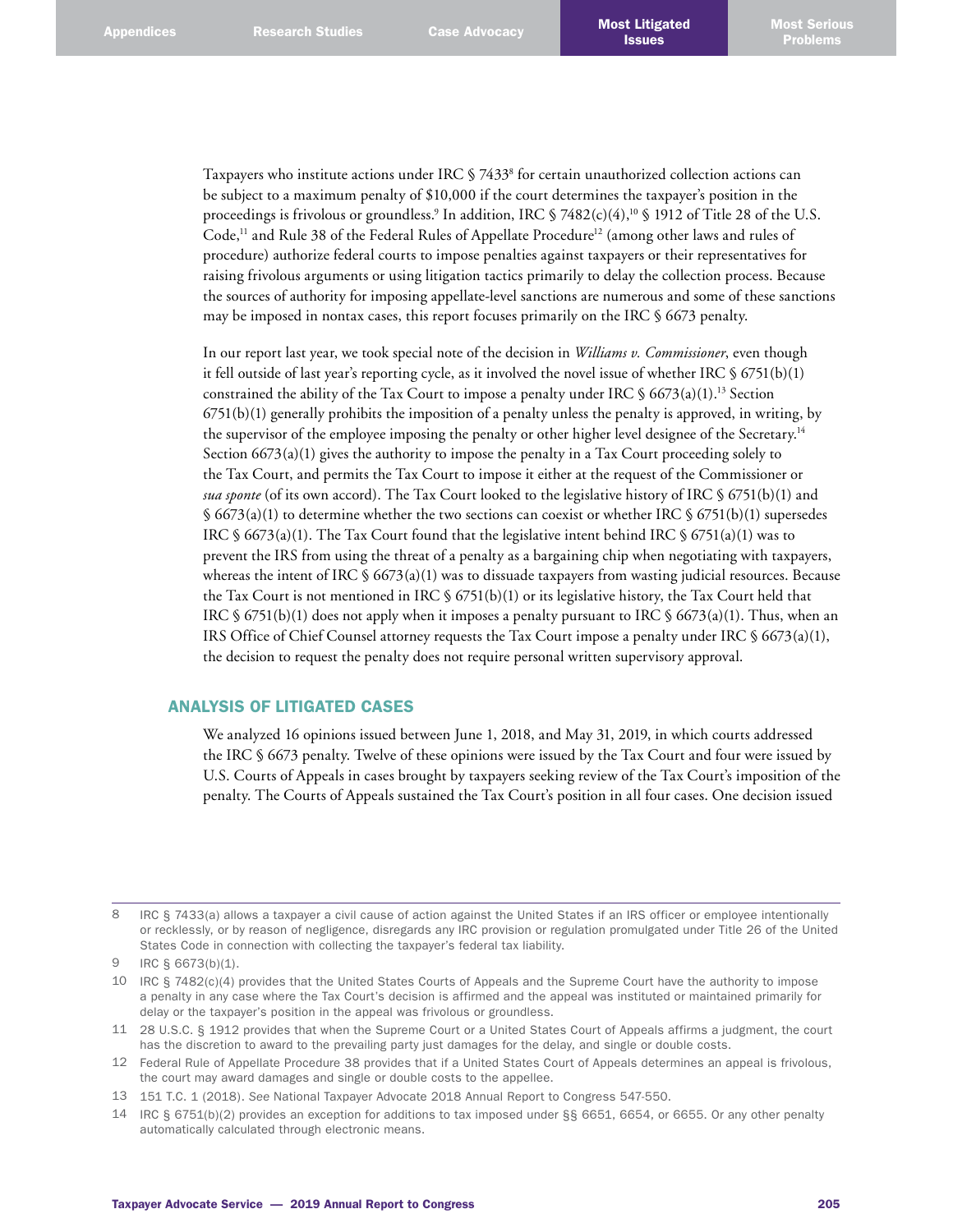by the Fifth Circuit Court of Appeals addressed both an analogous appellate level penalty and reviewed the Tax Court's imposition of the IRC § 6673 penalty. 15

In five cases, the Tax Court imposed penalties under IRC § 6673, with the amounts ranging from \$1,000 to \$12,500. In three cases, taxpayers prevailed when the IRS asked the court to impose a penalty. In most of these cases the court warned the taxpayers not to bring similar arguments in the future. 16 Thirteen taxpayers appeared *pro se* (represented themselves) while three were represented. The taxpayers presented a wide variety of arguments that the courts have generally rejected on numerous occasions. Upon encountering these arguments, the courts almost invariably cited the language set forth in *Crain v. Commissioner:*

We perceive no need to refute these arguments with somber reasoning and copious citation of precedent; to do so might suggest that these arguments have some colorable merit. The constitutionality of our income tax system — including the role played within that system by the Internal Revenue Service and the Tax Court — has long been established. 17

In the cases we reviewed, taxpayers raised the following issues that the courts deemed frivolous. Consequently, the taxpayers were subject to a penalty under IRC  $\frac{6673(a)(1)}{20}$  or other appellate level sanctions (or, in some cases, the court warned that such arguments were frivolous and could lead to a penalty in the future if the taxpayers maintained the same positions):

- **Taxpayers are not taxpayers, are exempt from the income tax, are not required to file a return, or wages are not income:** Taxpayers in at least nine cases presented arguments that they are not taxpayers, they are exempt from tax for various reasons, or that wage income is not taxable. 18 In one case, a taxpayer argued that only federal employees must pay income tax, and the court imposed a penalty of \$1,000. 19
- **The Tax Court should garnish the Secretary of Treasury's Salary:** In an argument the Tax Court deemed "novel (but equally frivolous)," the taxpayers (married filing jointly) argued the court should garnish the salary of the Secretary of the Treasury in an amount equal to the taxpayers' unpaid taxes. 20 The taxpayers in this case further argued that U.S. currency is not lawful money and they have no obligation to file a return.

- 19 *Weiler v. IRS*, 2019 WL 2346915 (N.D. Ohio May 31, 2019), *appeal docketed*, No. 19-3729 (6th Cir. Aug. 1, 2019).
- 20 *See Walquist v. Comm'r*, 2019 WL 962901 (T.C. Feb. 25, 2019).

<sup>15</sup> We identified one decision in which the Court of Appeals addressed both the Tax Court's imposition of the IRC § 6673 penalty and an analogous appellate level penalty. *Lange v. Comm'r*, 748 F. App'x. 635 (5th Cir. 2019) *aff'g* No.11492-17 (T.C. Apr. 27, 2018), *petition for cert. filed*, No. 19-366 (U.S. Sept. 19, 2019) (affirming § 6673 penalty of \$2,500 and imposing an additional \$8,000 penalty). For purposes of the total number of cases reviewed for this report, we counted this case once. We reviewed a total of 16 cases for this reporting cycle.

<sup>16</sup> *See*, *e.g*., *Burnett v. Comm'r*, T.C. Memo. 2018-204. In declining to impose a penalty, the Tax Court noted that the taxpayer had not previously made frivolous claims before the Tax Court. Interestingly, the taxpayer had a second case decided on the same day in which he made similar arguments, and the Tax Court again declined to impose the penalty. *Burnett v. Comm'r*, T.C. Memo. 2018-205, *aff'd*, 2019 WL 4233804 (4th Cir. Sept. 6, 2019).

<sup>17</sup> *See*, *e.g*., *Williams v. Comm'r*, 2018 WL 3301501 (T.C. July 3, 2018) (*citing Crain v. Comm'r*, 737 F.2d 1417, 1417-18 (5th Cir. 1984)).

<sup>18</sup> *See*, *e.g*., *MacDonald v. Comm'r*, T.C. Memo. 2018-138.